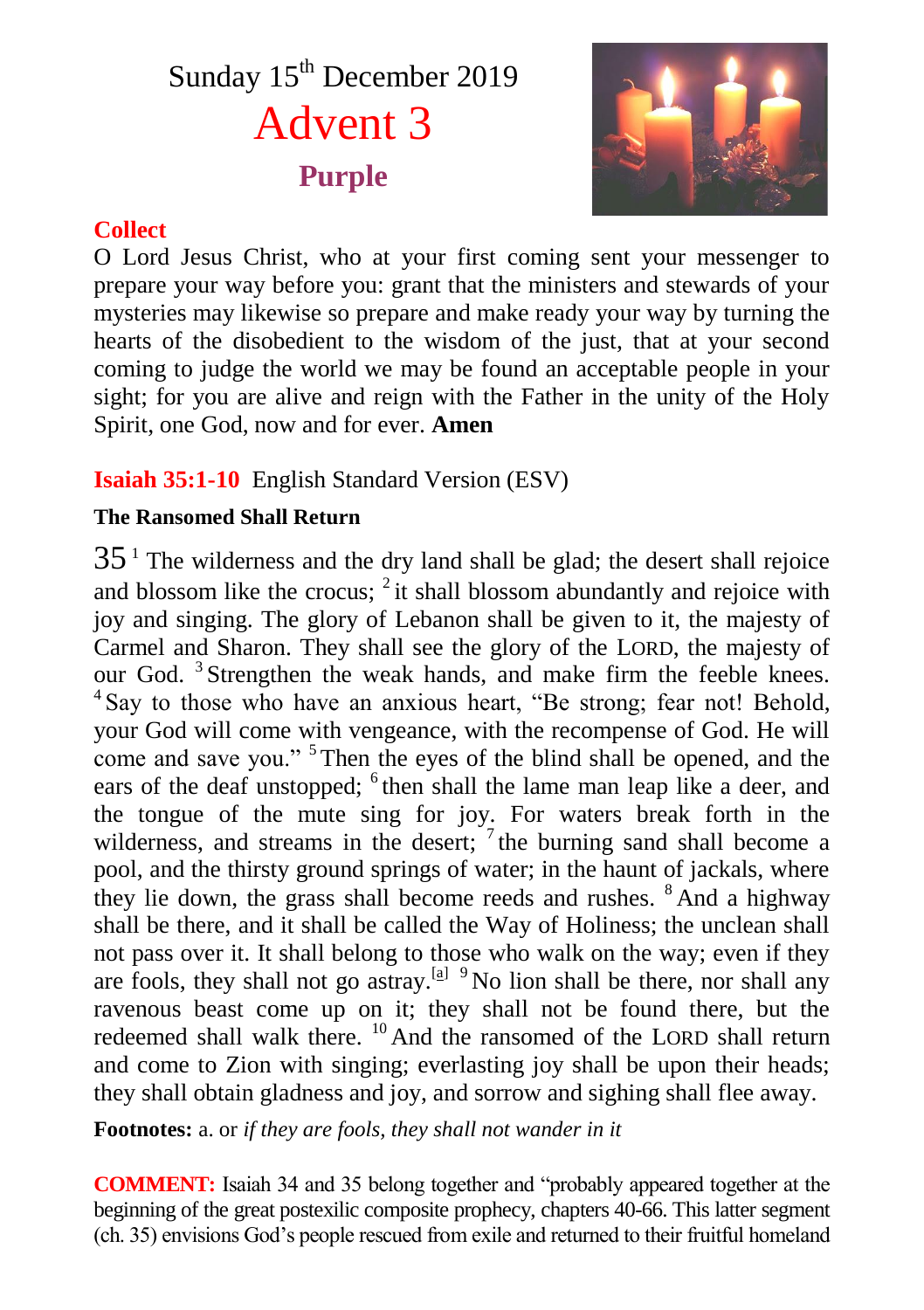along a holy way joyfully singing of God's new creation. The description of the new creation contrasts the dry wilderness and burning desert with the luxuriance of Lebanon, Carmel and Sharon. In modern Israel as in the 6th century BC when the poet wrote these lines, these areas are the most productive because they have the most abundant rainfall and natural water supply. The majestic peak and foothills of Mount Lebanon, the coastal ridge of Mount Carmel and the seaside plain of Sharon catch virtually all the rainfall borne in on winter storms from the north and west. The rest of Israel is very dry and productive only through constant irrigation from deep wells, the Sea of Galilee and the Jordan River. Modern Israel has made the desert bloom as verse 1 of this passage prophesied. This poet repeats this vision again and again (verses 1, 6, 7). The poem has a definite messianic tone to it. One hears echoes of this again in 61:1 and in Matthew 11:5. The safe highway for the homeward journey of verse 8, compares with Isaiah 40:3. The ransomed exiles will return to Zion singing joyful praises because the sorrows and sighing of Psalm 137 have vanished. (Cf. Revelation. 7:17; 21:4) While the poem gives voice to a deep faith, it leaves salvation entirely in the hands of the transcendent God who is beyond as well as active within creation and history. For Christians the promise has been fulfilled in the incarnation of God in Jesus of Nazareth. As Paul said, Jesus is the beginning of the new creation through whom God provides the means for re-creation of the whole universe (2 Cor. 5:16-21; Col. 1:15-20). From Isaiah 35 we learn that God loves and longs to restore all of creation. To implement this love becomes our responsibility as those who believe in and follow Jesus, the Messiah/Christ.

#### **Matthew 11:2-11** English Standard Version (ESV)

#### **Messengers from John the Baptist**

 $11<sup>2</sup>$  Now when John heard in prison about the deeds of the Christ, he sent word by his disciples <sup>3</sup> and said to him, "Are you the one who is to come, or shall we look for another?" <sup>4</sup>And Jesus answered them, "Go and tell John what you hear and see: <sup>5</sup> the blind receive their sight and the lame walk, lepers<sup>[a]</sup> are cleansed and the deaf hear, and the dead are raised up, and the poor have good news preached to them. <sup>6</sup>And blessed is the one who is not offended by me."  $<sup>7</sup>$ As they went away, Jesus began to speak to the crowds concerning John:</sup> "What did you go out into the wilderness to see? A reed shaken by the wind? <sup>8</sup>What then did you go out to see? A man<sup>[b]</sup> dressed in soft clothing? Behold, those who wear soft clothing are in kings' houses. <sup>9</sup>What then did you go out to see? A prophet?<sup>[c]</sup> Yes, I tell you, and more than a prophet. <sup>10</sup>This is he of whom it is written, "'Behold, I send my messenger before your face, who will prepare your way before you.'  $\frac{11}{11}$ Truly, I say to you, among those born of women there has arisen no one greater than John the Baptist. Yet the one who is least in the kingdom of heaven is greater than he.

**Footnotes:** a. *Leprosy* was a term for several skin diseases; see Leviticus 13. b. or *Why then did you go out? To see a man…*c. some manuscripts *Why then did you go out? To see a prophet?*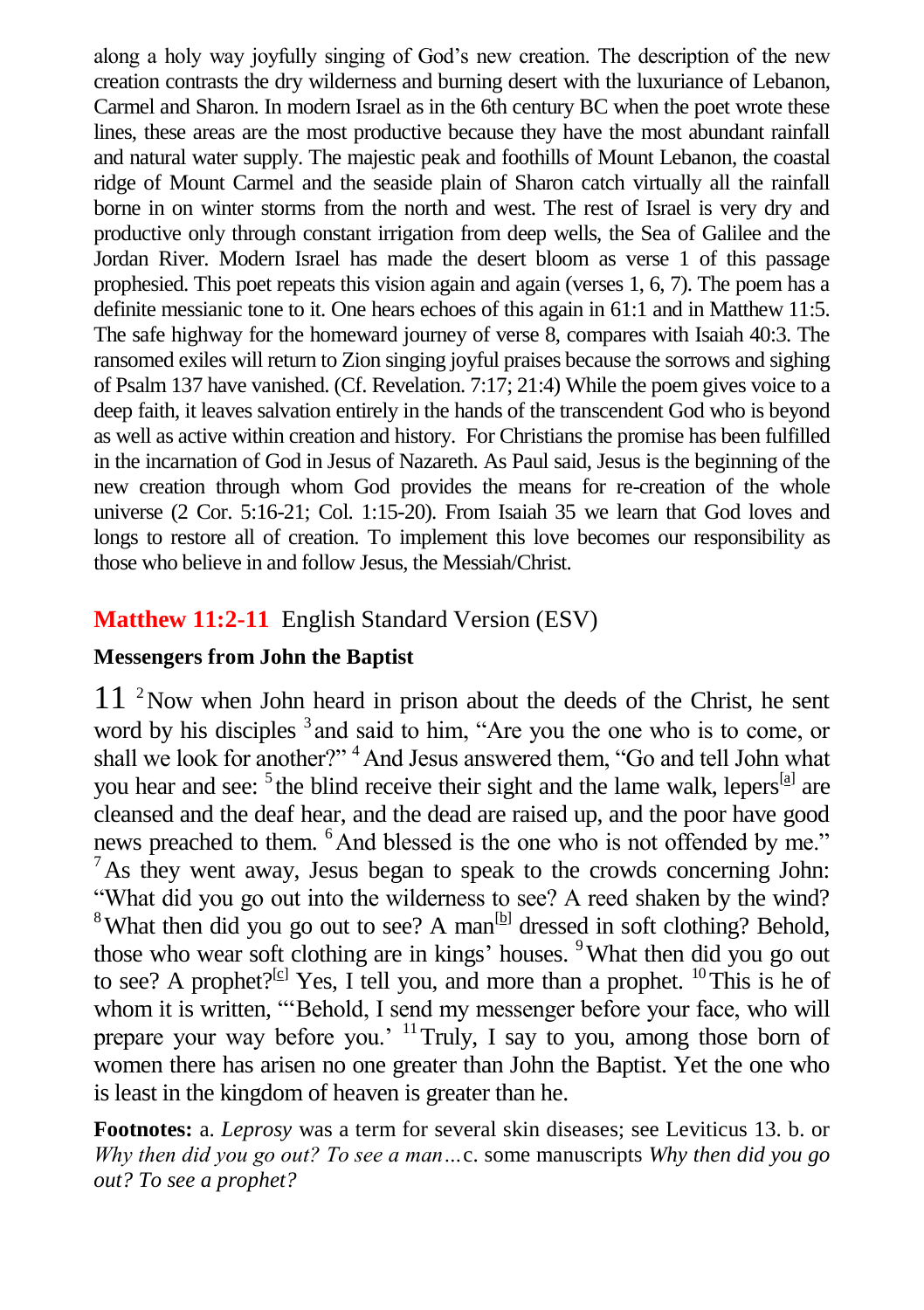**COMMENT:** The names we have given to the two parts of our Christian Bible, Old and New Testaments, recognised both the continuity and discontinuity of Christianity and Judaism. John the Baptist represented the transition between the two. John, expecting judgment, not healing, sent his disciples to ask Jesus, "Are you the Messiah?" Jesus pointed to actions that Isaiah anticipated for the Coming One and asked people to tell John what they see and hear. If the current scholarly consensus is correct, Matthew's Gospel was written for a community which included both Jews and Gentiles. Apparently one of their conflicts concerned the character of the Messiah. Just as there are those in our modern congregations who question whether and how Jesus could be "Christ, the Son of God, Saviour," so also there were then. In this passage John the Baptist and his disciples represent that element who struggle to believe. Then as now, actions rather than words carry conviction. Seeing the things that were actually happening as a result of Jesus' ministry was the proof Jesus offered to reassure John about the continuing mission, and that his labour had not been in vain. At the same time, Jesus took the opportunity arising from this exchange with John's disciples to differentiate his ministry from that of John. He was not denigrating what John had done in calling Israel to repentance. Rather he used his ambiguous statement that John was the greatest man who ever lived yet least in the kingdom of heaven to point out that it was he, Jesus of Nazareth, who had come to inaugurate that kingdom. As those who have experienced it known all too well, repentance and forgiveness only begin the process of living fully under the reign of God's redeeming love in Jesus Christ.

#### **Psalm 146** *Lauda, anima mea* Grail Psalter

#### R **Come, Lord, and save us.**

<sup>1</sup> Alleluia!

My soul, give praise to the Lord; <sup>2</sup> I will praise the Lord all my days, make music to my God while I live.  $\mathbb{R}^r$ 

<sup>3</sup> Put no trust in princes, In mortal men in whom there is no help.  $4$  Take their breath, they return to clay and their plans that day come to nothing.  $\mathbb{R}^7$ 

 $<sup>5</sup>$  He is happy who is helped by Jacob's God,</sup> whose hope is in the Lord his God, <sup>6</sup> who alone made heaven and earth, the seas and all they contain.  $\mathbb{R}^7$ 

It is he who keeps faith for ever,  $<sup>7</sup>$  who is just to those who are oppressed.</sup> It is he who gives bread to the hungry, the Lord, who sets prisoners free,  $\mathbb{R}^7$